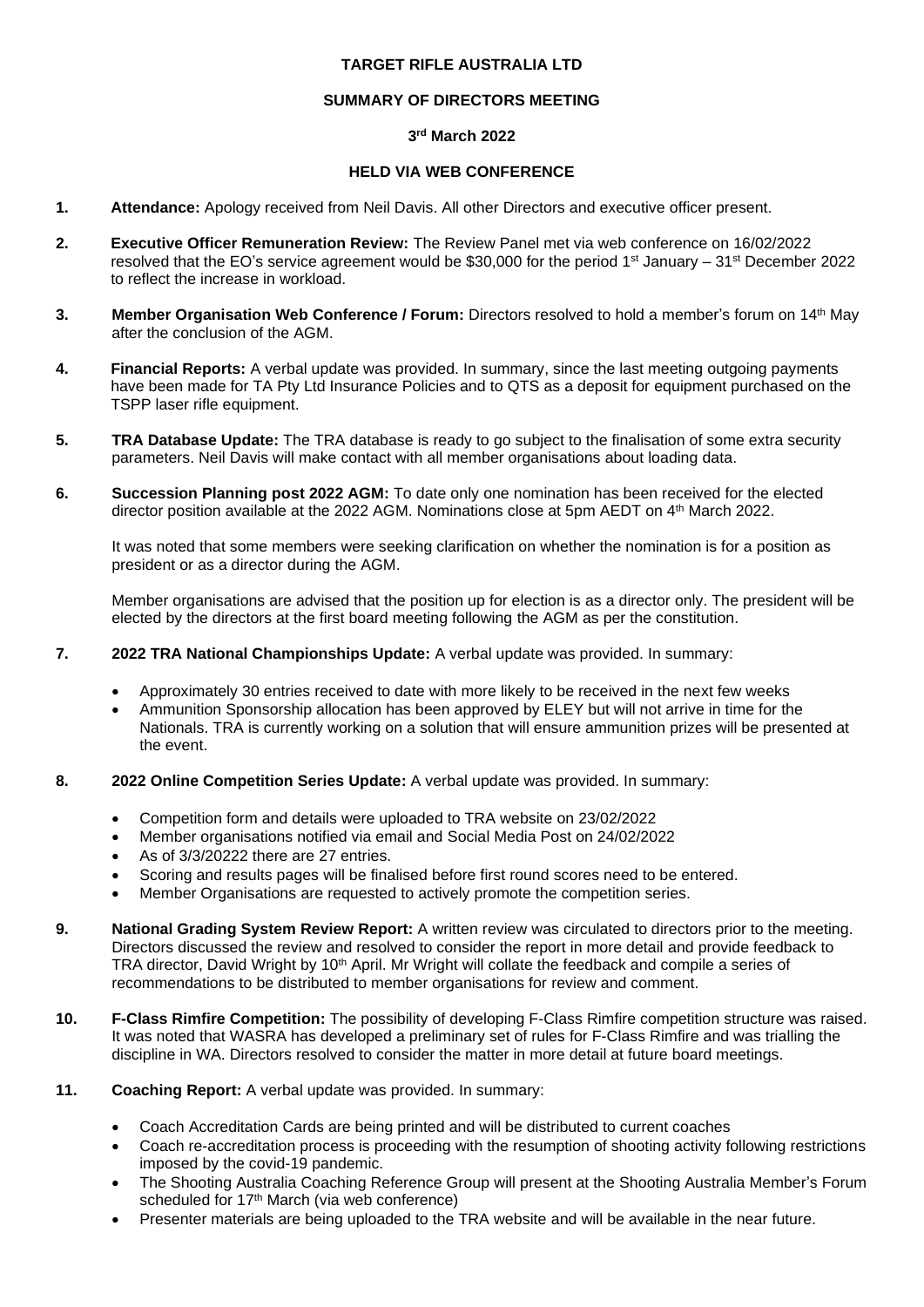# **12. Shooting Australia Target Shooting Sports Partnership Project Update:** In summary:

- Shooting Australia was advised of the Board's decision to take on the project via email on 4/2/2022.
- Follow-up meeting held 10/2/2022 with Memorandum of Understanding (MOU) terms finalized same day.
- MOU signed by both parties 21/02/2022
- TRA has forwarded a deposit of \$10,296.00 to QTS to facilitate the purchase of 12 x sets of laser rifle equipment from Ecoaims as per the project plan. This will be recouped from the initial funding instalment to be received from Shooting Australia.
- Service agreements for the project consultant, project manager and state-based project officers have been finalised.
- Mr Phil Martin was formally offered the role of Project Manager via email on 10/2/2022 and accepted the role on 14/02/2022 with the Project Manager's Service agreement finalised on 22/02/2022
- A draft Activity Leader's Guide and Participant's Workbook have been compiled.
- Other resources being considered include training videos and self-executing applications comprising all documentation.
- Phil Martin is currently working on an Activity Leader's Training Workshop which will be conducted in each state when equipment is available.
- 3 x State Associations, (QTS, TRSA, and WASRA) have been approached via email (1/3/2022) seeking expressions of interest from members who would like to take on the role of State based Project Officers. EOI's are to be forwarded to EO by 31/03/2022.

## **13. Target Ammunition Report:** To date there have been no further sales of ammunition.

NIOA has advised that shipments of Lapua and SK have been delayed until 18<sup>th</sup> April 2022 while there is no clear indication as to when the next shipment of ELEY ammunition will arrive.

The next shipment of ELEY ammunition will include the sponsorship allocation for the 2022 TRA National Championships, however this will not arrive in time for the event, however a solution that will ensure ammunition prizes will be presented at the event is being finalised.

## **21. Next Meeting: 7 th April at 7pm (AEDT) via web-conference.**

## **Meeting Closed: 8:12pm (AEDT)**

| Corporate Timeline for 2021 - 2022      |                                |                          |                               |  |
|-----------------------------------------|--------------------------------|--------------------------|-------------------------------|--|
| <b>End of Year Financial Statements</b> |                                | <b>Corporate Matters</b> |                               |  |
| Event                                   | Date                           | Event                    | Date                          |  |
| Stock Take                              | 31 <sup>st</sup> December 2021 | Preliminary Notice of    | 28 <sup>th</sup> January 2022 |  |
|                                         |                                | AGM, Resolutions and     |                               |  |
|                                         |                                | director nominations     |                               |  |
|                                         |                                | to Member                |                               |  |
|                                         |                                | Organisations            |                               |  |
| Figures to MHW to                       | By 30th January 2022           | Last day for receipt of  | $4th$ March 2022              |  |
| prepare Statutory                       |                                | <b>Elected Director</b>  |                               |  |
| accounts                                |                                | nominations, Special     |                               |  |
|                                         |                                | and Ordinary             |                               |  |
|                                         |                                | <b>Resolutions</b>       |                               |  |
| Final accounts                          | 25 <sup>th</sup> February 2022 | Despatch of final        | $11th$ March 2022             |  |
| prepared (by MHW)                       |                                | agenda for AGM and       |                               |  |
| Directors approve                       | $4th$ March 2022               | all related documents    |                               |  |
| Accounts by circular                    |                                | (including end of year)  |                               |  |
| resolution                              |                                | financial statements)    |                               |  |
| AGM - 14th May 2022                     |                                |                          |                               |  |